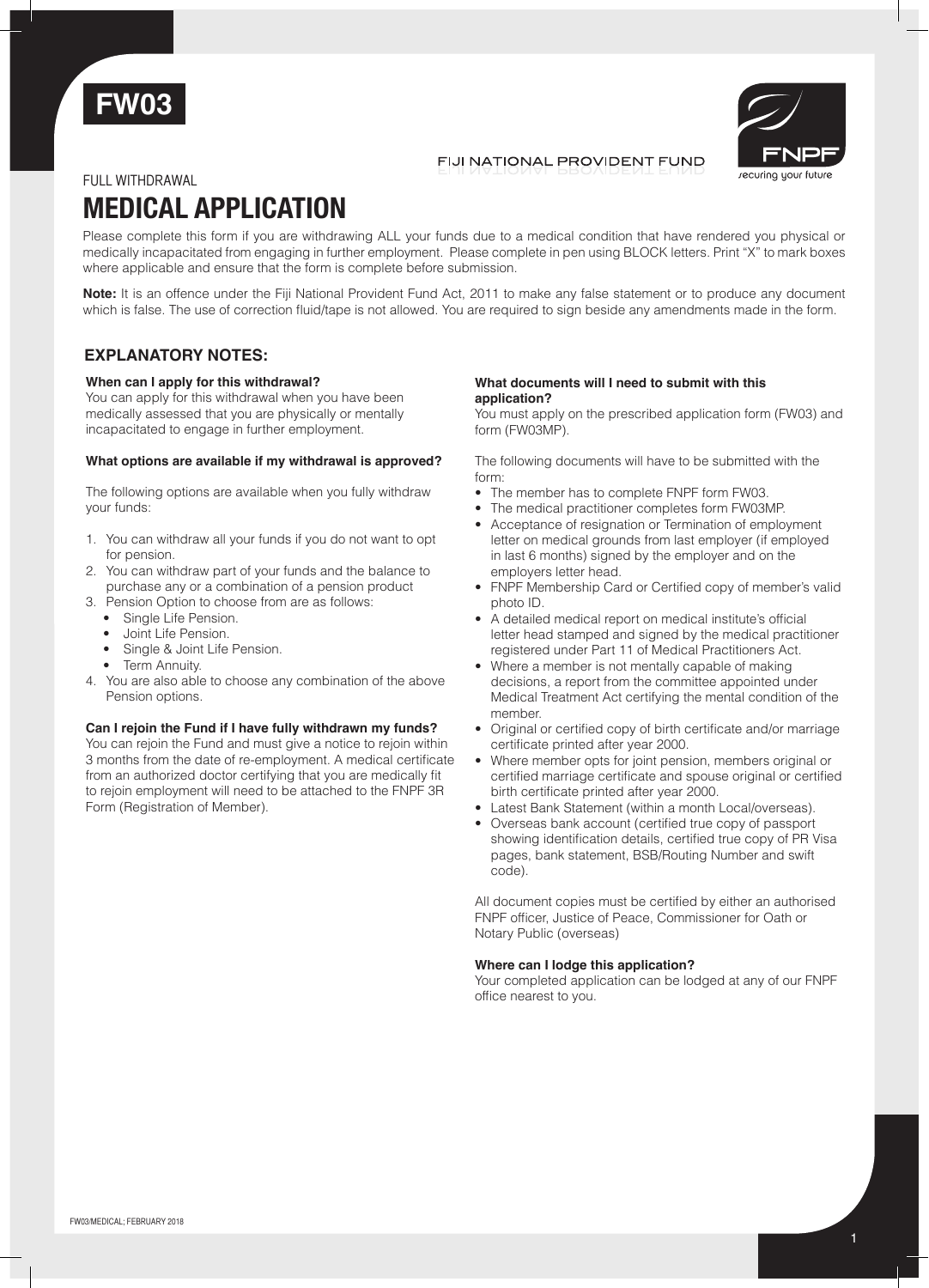| <b>SECTION A – KEY FEATURES STATEMENT ISSUED</b>                                                                         |  |
|--------------------------------------------------------------------------------------------------------------------------|--|
| 2. Name of FNPF officer<br>1. Date (DD/MM/YY):                                                                           |  |
| 3. Signature of FNPF Officer:                                                                                            |  |
| <b>SECTION B-PERSONAL DETAILS</b>                                                                                        |  |
| 1. FNPF ID:<br>2. TIN No:                                                                                                |  |
| 3. Full Name (as on Birth Certificate):                                                                                  |  |
|                                                                                                                          |  |
| Married Name:<br>(Optional for married women)                                                                            |  |
| 5. Date of Birth (DD/MM/YY):<br>4. Birth Registration Number:                                                            |  |
| F<br>M<br>7. Email:<br>6. Gender:                                                                                        |  |
| 8. Phone Contact: Home<br>b) Work<br>c) Mobile                                                                           |  |
| 9. a) Postal Address:                                                                                                    |  |
| b) Residential Address:                                                                                                  |  |
| 10. Preferred Communication -<br>Mobile<br>Email<br>Postal                                                               |  |
| INDEMNITY - the Fund will not be liable for disclosure of information on any of the preferred communication medium.      |  |
| <b>SECTION C - EMPLOYMENT DETAILS</b>                                                                                    |  |
| 1. Name of Last Employer:<br>2. Last date Employed:                                                                      |  |
| 3. Address of Employer:                                                                                                  |  |
| 4. Detailed employment history (please use additional paper if not enough space)                                         |  |
| <b>EMPLOYER NAME</b><br><b>EMPLOYER ADDRESS</b><br><b>PERIOD OF EMPLOYMENT</b>                                           |  |
|                                                                                                                          |  |
|                                                                                                                          |  |
|                                                                                                                          |  |
|                                                                                                                          |  |
| <b>SECTION D - MEDICAL DETAILS</b>                                                                                       |  |
| Please complete and provide the required information relating to medical treatment received by you for the last 5 years. |  |

| <b>DATE</b> | NAME AND ADDRESS OF DOCTOR/HOSPITAL | <b>REASON (IF ILLNESS OR INJURY GIVE</b><br><b>DURATION AND DATE OF RECOVERY)</b> |
|-------------|-------------------------------------|-----------------------------------------------------------------------------------|
|             |                                     |                                                                                   |
|             |                                     |                                                                                   |
|             |                                     |                                                                                   |
|             |                                     |                                                                                   |
|             |                                     |                                                                                   |
|             |                                     |                                                                                   |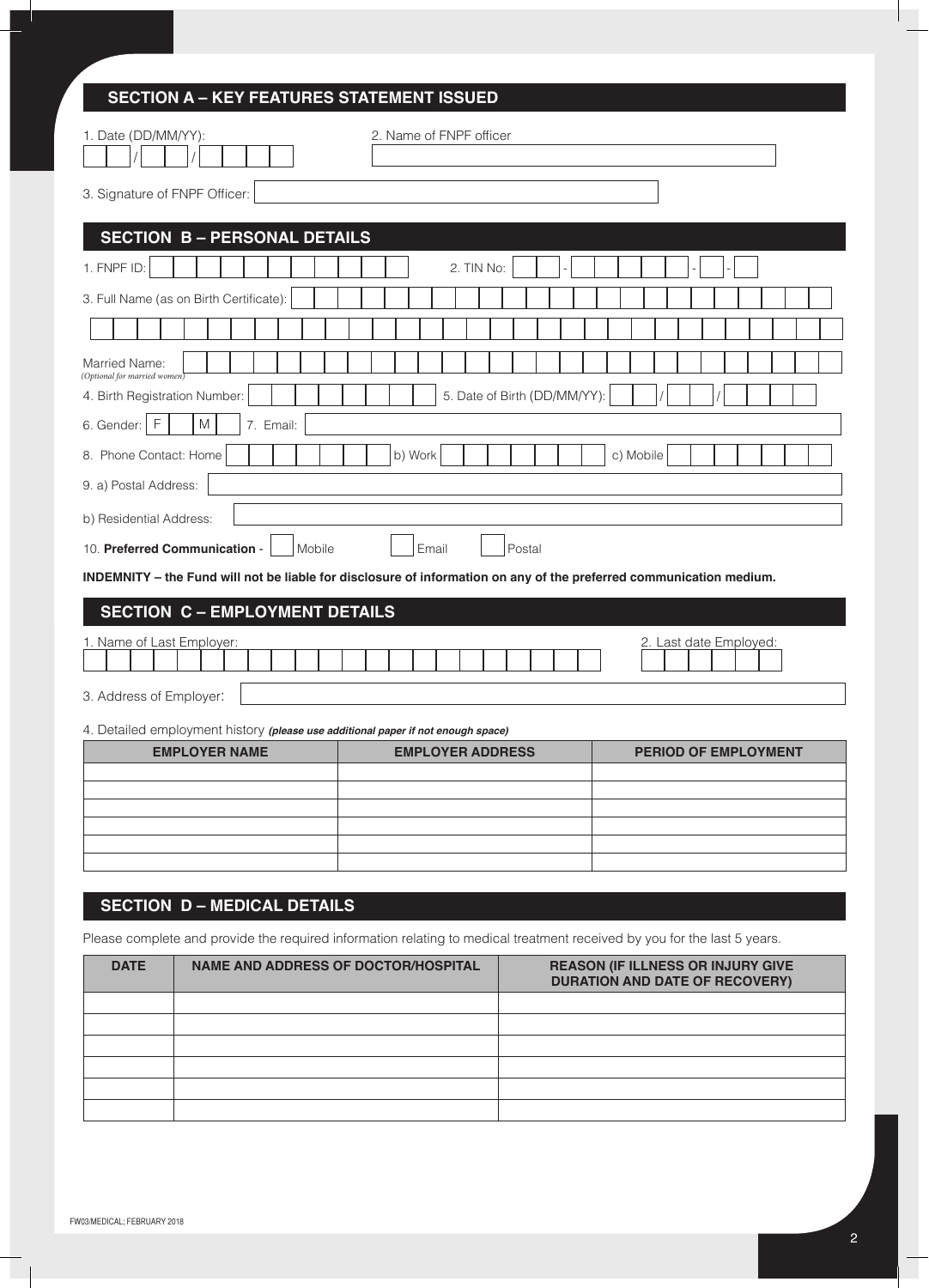# 1 passport size photo of Spouse duly certified by JP/ Commissioner of Oath or Notary Public (overseas) **SECTION E – RETIREMENT OPTIONS** Please indicate the relevant option(s) you wish to take and where you would like the interest to this full withdrawal added. Entitlement/Balance as at time of withdrawal:  $\frac{1}{3}$ **Option ONE– Life Pension** I wish to receive a LIFE PENSION SINGLE PENSION of  $\vert \$ If part pension, I would like this interest to be automatically added to this.  $\vert \cdot \vert$  Yes  $\vert \cdot \vert$  No **OPTION TWO – JOINT PENSION**  JOINT PENSION of  $\frac{1}{3}$ **Note:** If you have indicated a joint option please complete the following Name of Spouse: FNPF ID (if any): Date of Birth (DD/MM/YY): Signature of Spouse: **OPTION THREE – TERM ANNUITY** I wish to allocate the amount specified below the Term of (you may choose one or any combination of the following and the corresponding amount on the space provided) **a.** 5 years \$\_\_\_\_\_\_\_\_\_\_\_\_\_\_ **b.** 10 years \$\_\_\_\_\_\_\_\_\_\_\_ **c.** 15 years \$ \_\_\_\_\_\_\_\_\_ **OPTION FOUR – LUMP SUM WITHDRAWAL**  I wish to receive a LUMP SUM **Notify CONSUM** Recorded a LUMP SUM **Notify CONSUMER A Part**

If part lump sum, I would like this interest to be automatically added to this.  $\left| \right|$  Yes  $\left| \right|$  No

# **SECTION F – NOMINATION**

**Note:** If you have purchased a retirement package it is compulsory to complete this section

|                                                                                 | Name of Nominee:  |
|---------------------------------------------------------------------------------|-------------------|
| 1 passport size photo<br>of Nominee duly<br>certified by JP/<br>Commissioner of | Relationship:     |
|                                                                                 | FNPF ID (if any): |
| Oath or Notary Public<br>(overseas)                                             | Date of Birth:    |
|                                                                                 | Address:          |

# **SECTION G – LUMP SUM PAYMENT DETAILS**

You are required to complete this section indicating the method of payment and payment details:

| Deposit to my local bank account:                             |  |  |  |  |  |  |                      |        |             |  |  |  |  |  |  |  |
|---------------------------------------------------------------|--|--|--|--|--|--|----------------------|--------|-------------|--|--|--|--|--|--|--|
| <b>Account Name:</b>                                          |  |  |  |  |  |  |                      |        |             |  |  |  |  |  |  |  |
| Bank Name:                                                    |  |  |  |  |  |  |                      |        | Account No: |  |  |  |  |  |  |  |
| Deposit to my Overseas bank account via Telegraphic Transfer: |  |  |  |  |  |  |                      |        |             |  |  |  |  |  |  |  |
| <b>Account Name:</b>                                          |  |  |  |  |  |  |                      |        |             |  |  |  |  |  |  |  |
| Bank Name:                                                    |  |  |  |  |  |  |                      |        |             |  |  |  |  |  |  |  |
| Account No:                                                   |  |  |  |  |  |  | <b>BSB/ Routing:</b> |        |             |  |  |  |  |  |  |  |
| Swift Code:                                                   |  |  |  |  |  |  |                      | Number |             |  |  |  |  |  |  |  |
| <b>Bank Address:</b>                                          |  |  |  |  |  |  |                      |        |             |  |  |  |  |  |  |  |
|                                                               |  |  |  |  |  |  |                      |        |             |  |  |  |  |  |  |  |
| Mail Bank Draft to my Overseas address:                       |  |  |  |  |  |  |                      |        |             |  |  |  |  |  |  |  |
|                                                               |  |  |  |  |  |  |                      |        |             |  |  |  |  |  |  |  |
|                                                               |  |  |  |  |  |  |                      |        |             |  |  |  |  |  |  |  |
| FW03/MEDICAL; FEBRUARY 2018                                   |  |  |  |  |  |  |                      |        |             |  |  |  |  |  |  |  |